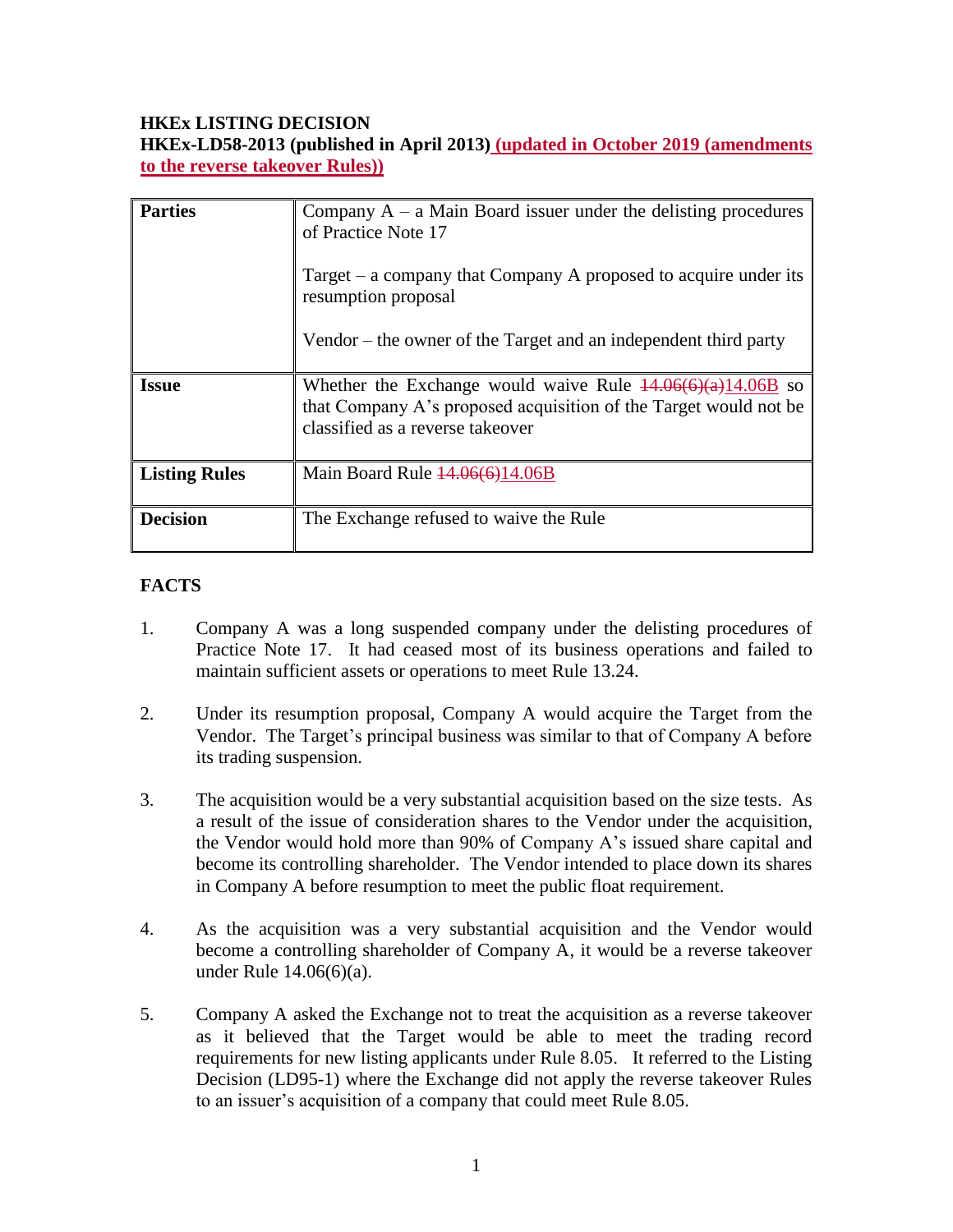### **APPLICABLE LISTING RULES**

6. Rule 14.06(6) defines a "reverse takeover" as:

*"an acquisition or a series of acquisitions of assets by an issuer which, in the opinion of the Exchange, constitutes, or is part of a transaction or arrangement or series of transactions or arrangements which constitute, an attempt to achieve a listing of the assets to be acquired and a means to circumvent the requirements for new applicants set out in Chapter 8 of the Exchange Listing Rules. A "reverse takeover" normally refers to:*

- *(a) an acquisition or a series of acquisitions (aggregated under rules 14.22 and 14.23) of assets constituting a very substantial acquisition where there is or which will result in a change in control (as defined in the Takeovers Code) of the listed issuer (other than at the level of its subsidiaries); or*
- *(b) acquisition(s) of assets from a person or a group of persons or any of his/their associates pursuant to an agreement, arrangement or understanding entered into by the listed issuer within 24 months of such person or group of persons gaining control (as defined in the Takeovers Code) of the listed issuer (other than at the level of its subsidiaries), where such gaining of control had not been regarded as a reverse takeover, which individually or together constitute(s) a very substantial acquisition. … …"*

(Rule 14.06(6) (now Rule 14.06B) was amended on 1 October 2019. See Note 1 below.)

### **ANALYSIS**

- 7. Rule 14.06(6) seeks to prevent circumvention of the new listing requirements. Its introductory paragraph defines "reverse takeover" as an acquisition or a series of acquisitions which represents, in the Exchange's opinion, an attempt to list the assets to be acquired and circumvent the new listing requirements.
- 8. In addition, paragraphs (a) and (b) of Rule 14.06(6) refer to two specific forms of reverse takeovers which involve a change in control of the issuer and injection of significant assets into it. They are bright line tests to determine a change in control based on the Takeovers Code and to assess an asset injection based on size tests.
- 9. In this case, the Exchange refused to waive Rule 14.06(6)(a) because:-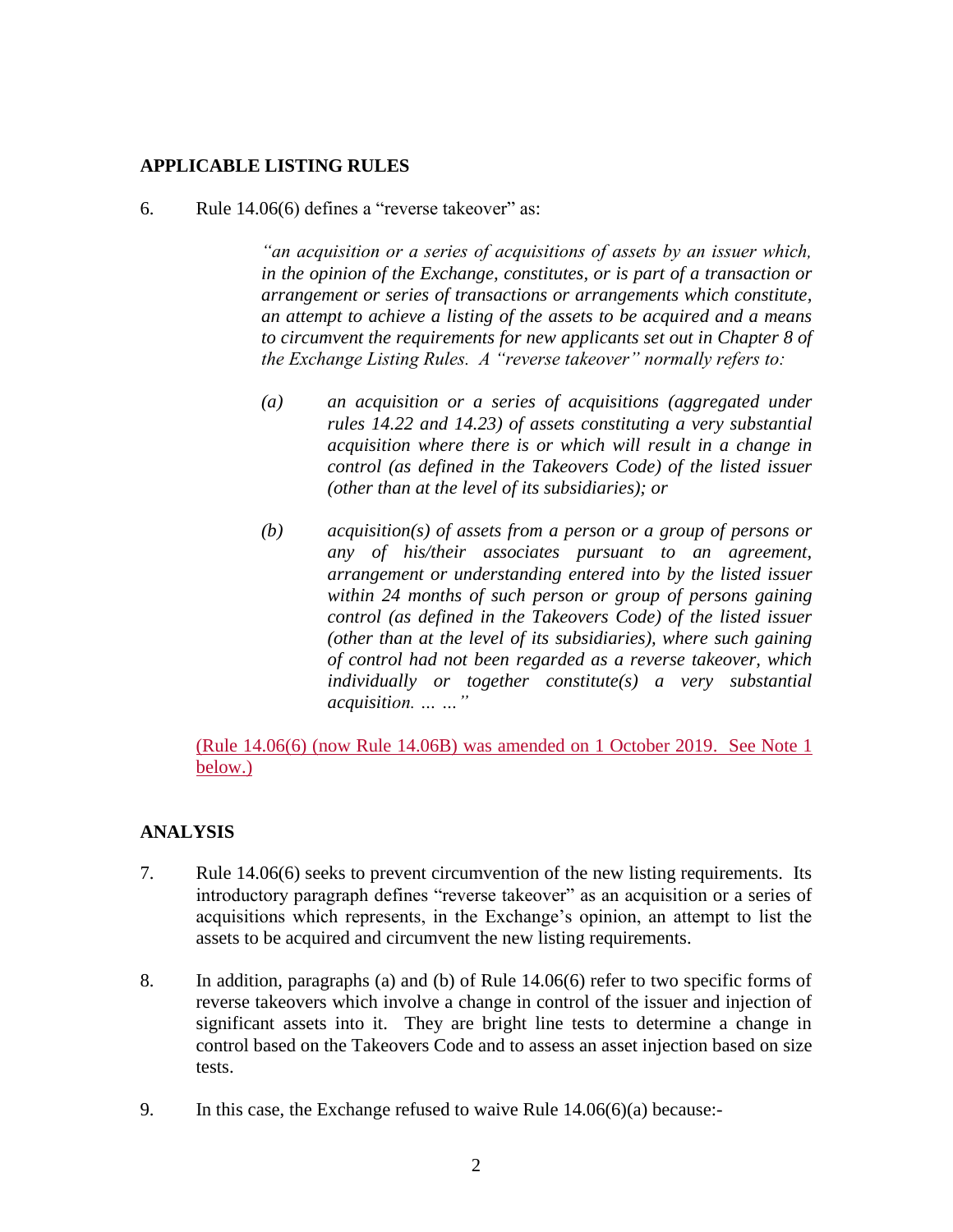- a. The acquisition was a very substantial acquisition which would result in a change in control of Company A. It fell within the bright line tests of Rule  $14.06(6)(a)$ .
- b. Company A had ceased operations and was a listed shell. The acquisition was an attempt by the Vendor, the new controlling shareholder of Company A, to achieve a listing of its business (i.e. the Target) by injecting it into Company A.
- c. This case was different from the circumstances in Listing Decision LD95-1 quoted by Company A where there was no asset injection by the investor who also obtained control of the listed issuer concerned.

# **CONCLUSION**

10. The acquisition was a reverse takeover under Rule 14.06(6)(a). Company A must submit a new listing application for its resumption proposal.

### *Notes*

- *1 The reverse takeover Rules have been amended with effect from 1 October 2019. Under the new Rule 14.06B (which incorporates former Rule 14.06(6) with certain modifications):*
	- *A "reverse takeover" is defined as an acquisition or series of acquisitions by a listed issuer which, in the opinion of the Exchange, constitutes, or is part of a transaction and/or arrangement or series of transactions and/or arrangements which constitutes, an attempt to achieve a listing of the acquisition targets and a means to circumvent the requirements for new applicants as set out in Chapter 8 of the Listing Rules.*
	- *Note 1 to Rule 14.06B sets out the factors that the Exchange will normally consider in assessing whether the acquisition or series of acquisitions is a reverse takeover.*
	- *Note 2 to Rule 14.06B states that:*
		- *"Without limiting the generality of rule 14.06B, the following transactions are normally reverse takeovers (the bright line tests):*
			- *(a) an acquisition or a series of acquisitions (aggregated under rules 14.22 and 14.23) of assets constituting a very substantial acquisition where there is or which will result in a change in control (as defined in*